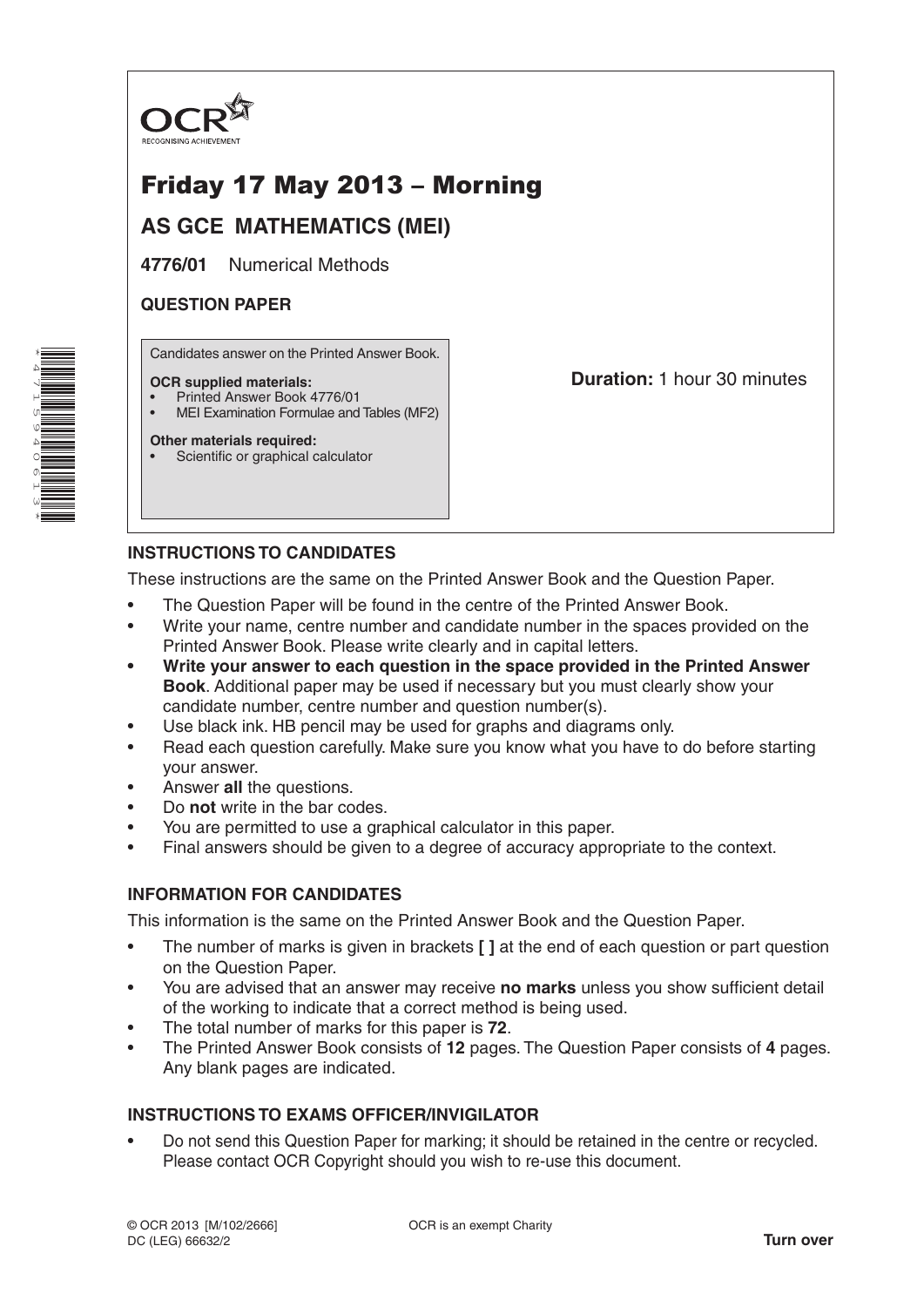#### **Section A** (36 marks)

**1 (i)** Show by sketching two curves on the same axes that the equation

$$
x^2 = \cos x,
$$

where *x* is in radians, has exactly one positive root. Give a rough initial estimate of the root.  $[3]$ 

- (ii) By re-arranging the equation, find an iterative formula for  $x_{r+1}$  in terms of  $x_r$ . Use this iterative formula to find the root correct to 2 decimal places. to find the root correct to 2 decimal places. **[5]**
- **2** This question concerns binomial coefficients of the form  $\binom{2n}{n}$  $\sqrt{2}$ L  $\binom{2n}{n}$ where  $\binom{2n}{n} = \frac{(2n)!}{(n!)^2}$ *n n*  $\binom{2n}{n} = \frac{(2n)!}{(n!)^2}$  $\binom{2n}{n}$  $\overline{y}$  $= \frac{(-1)^{2}}{(-1)^{2}}$ . An approximate formula for  $\binom{2n}{n}$  $\sqrt{2}$ L  $\binom{2n}{n}$  $\overline{y}$  $\int$  is  $\frac{1}{\sqrt{n}}$ 4*n*  $\overline{\overline{\pi}}$ .
	- **(i)** Calculate the absolute and relative errors in the approximate formula for  $n = 5$  and  $n = 10$ . Comment briefly on how the absolute errors and relative errors appear to change with *n*. **[5]**
	- **(ii)** It can be shown that the relative errors in part **(i)** are approximately equal to  $\frac{1}{kn}$  for some integer *k*. Use the values coloulated in part **(i)** to determine *k* the values calculated in part **(i)** to determine *k*. [2]
- **3** The function  $f(x)$  has the values shown in the table.

| $\boldsymbol{x}$ |       |       | U.J   |       |
|------------------|-------|-------|-------|-------|
| f(x)             | 1.641 | 1.990 | 1.840 | 1.192 |

- (i) Show by means of a difference table that  $f(x)$  can be closely approximated by a quadratic function. [3]
- **(ii)** Use Newton's forward difference interpolation formula to obtain an estimate of  $f(0.15)$ .
- **4 (i)** Show, graphically or otherwise, that the equation

$$
2^x + 3^x = 4 \tag{*}
$$

has exactly one root.

Show that the root lies in the interval  $[0.7, 0.8]$ . [4]

**(ii)** Use the method of false position to find the root of (\*) correct to 2 decimal places. **[4]**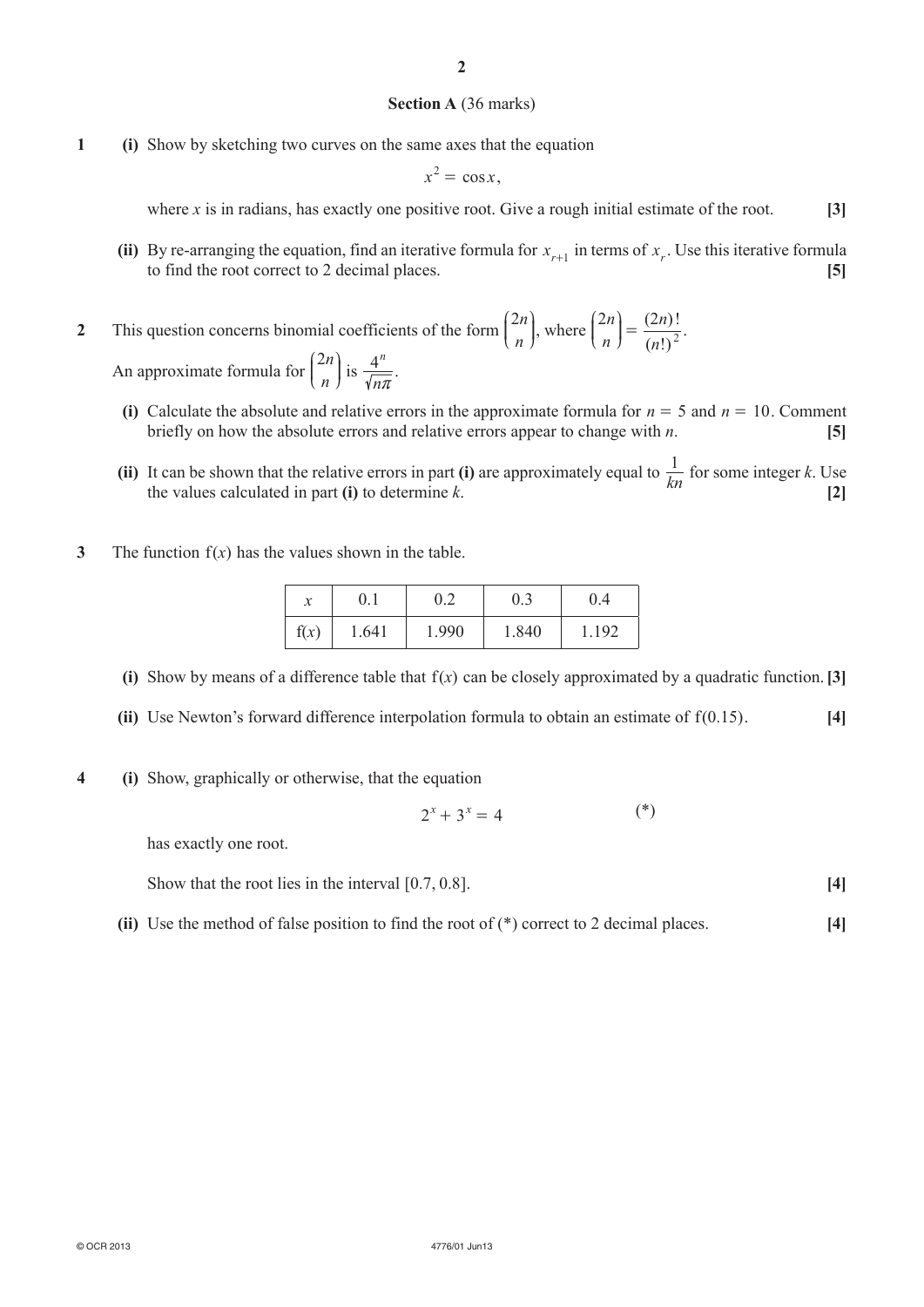**5** The values of the function  $g(x)$  in the table are correct to 4 decimal places.

|                                                                                         |  |  |  | $-0.2$ $-0.15$ $-0.1$ $-0.05$ 0 0.05 0.1 0.15 0.2 |  |
|-----------------------------------------------------------------------------------------|--|--|--|---------------------------------------------------|--|
| $g(x)$   1.1292   1.1540   1.1766   1.1974   1.2163   1.2335   1.2489   1.2625   1.2745 |  |  |  |                                                   |  |

- **(i)** Use the central difference formula with suitable values of *h* to obtain a sequence of three estimates of  $g'(0)$ . **[4]**
- **(ii)** Hence give a value for g'(0) to an appropriate degree of accuracy, explaining your reasoning. **[2]**

#### **Section B** (36 marks)

- 6 In this question,  $I = \int_0^{0.5} \sqrt{1 + \tan x} dx$  $=\int_{0}^{0.5} \sqrt{1 + \tan x} dx$ , where *x* is in radians. Estimates of *I* should be given correct to 6 decimal places.
	- (i) Obtain the trapezium rule and mid-point rule estimates of *I* with  $h = 0.5$ .

Use these two values to obtain a Simpson's rule estimate of *I*. **[3]**

**(ii)** Find, as efficiently as possible, two further trapezium rule estimates, two further mid-point rule estimates, and two further Simpson's rule estimates.

**Give the value of** *I* **to the accuracy that is justified.** [7]

**(iii)** Find the differences and the ratio of differences for the trapezium rule estimates and also for the midpoint rule estimates.

What do the ratios of differences indicate?

State, with a reason, whether either of the mid-point and trapezium rules gives more accurate estimates than the other. **[8]**

#### **[Question 7 is printed overleaf]**